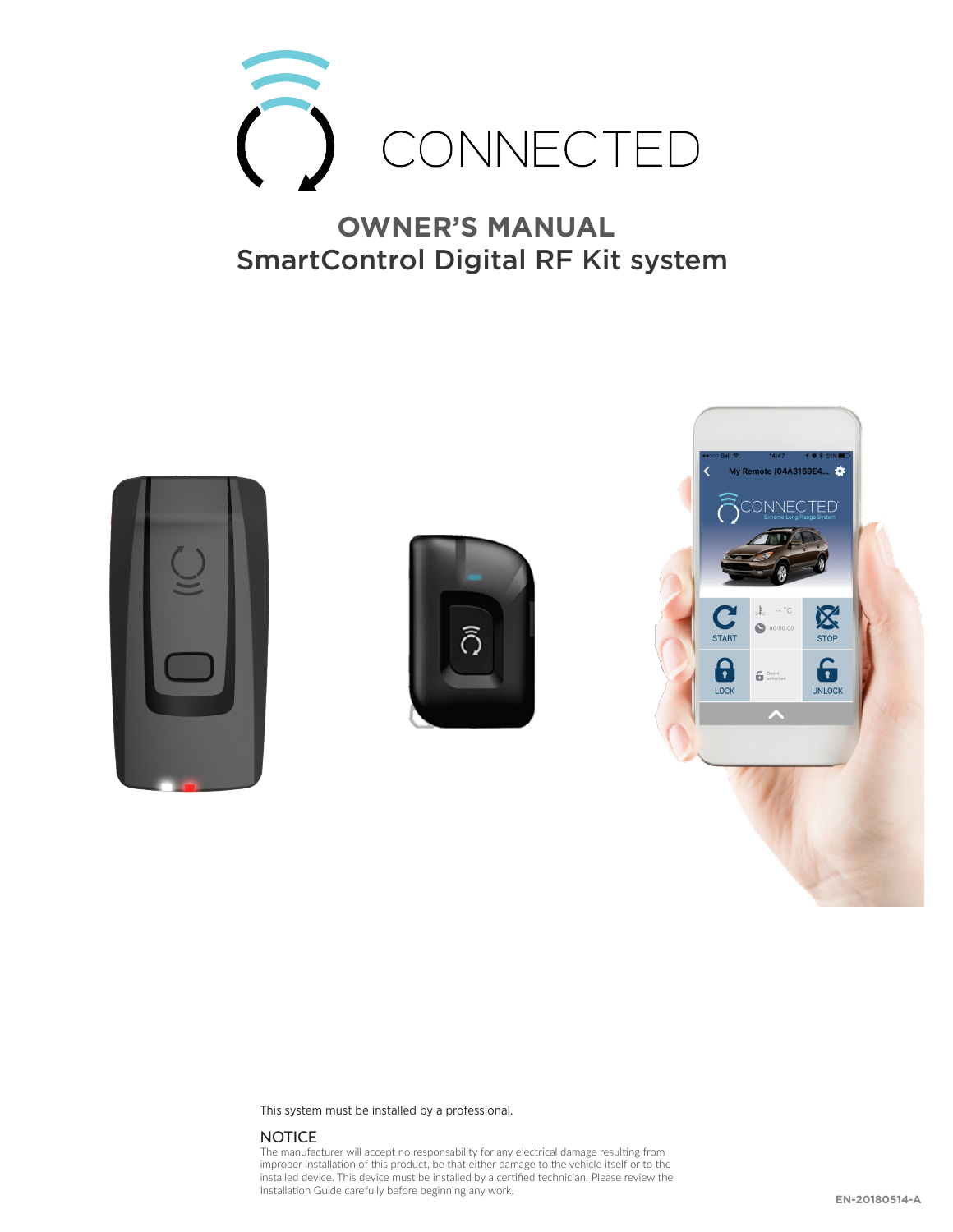### O CONNECTED WELCOME TO CONNECTED

Congratulations on the purchase of your new system! Please take a moment to review the following guide to help you understand and use your system to it's full potential.

### THE SYSTEM

This system has been designed so you can access the basic features from your remote starter, security and convenience unit using this simple 2-way 1 button remote.

When connected by Bluetooth<sup>®</sup>, the application will turn your smartphone into a virtual remote control that will centralize all of your vehicle information. Your smartphone will give you full access to all the functions of your unit with multiple dedicated buttons.

The application will display the current status of your door locks\*, unauthorized intrusion or alarm condition\*, the vehicle battery voltage, remote start runtime and shutdowns, etc…

The communication technology between the remote and the antenna uses the same RF technology as commercial LPWAN systems used to communicate with devices such as fire detectors and gas monitoring meters. This advanced technology will give you exceptional performance and stability on distances of up to 2.4Km (1.5 miles).

\*Some extra connections might be required by your installer in order to control certain functions on your vehicle.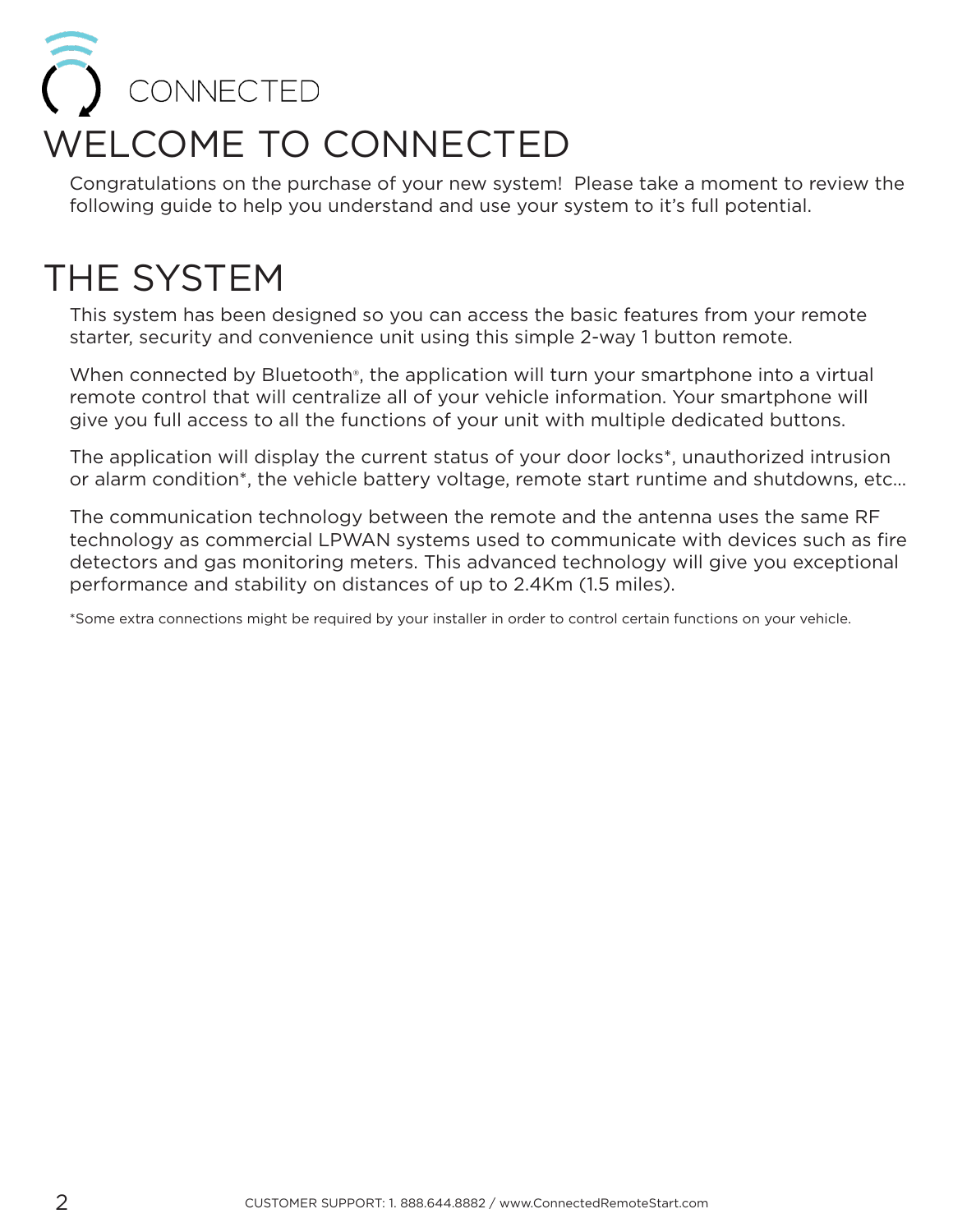

**ANTENNA**



**REMOTE CONTROL**

Download the App from the AppStore or Google Play Search for : Connected SmartControl



| <b>TECHNICAL DATA</b>                  |                                        |  |
|----------------------------------------|----------------------------------------|--|
| Operating frequency                    | 911 MHz                                |  |
| Max Operating Range (Remote - Antenna) | Up to 2.4km (1.5 miles) unobstructed   |  |
| Max Operating Range (BT to Smartphone) | 15 meters (50 feet)                    |  |
| Power source                           | Antenna - 12 volts                     |  |
|                                        | Remote - Rechargeable li-ion 3.6 volts |  |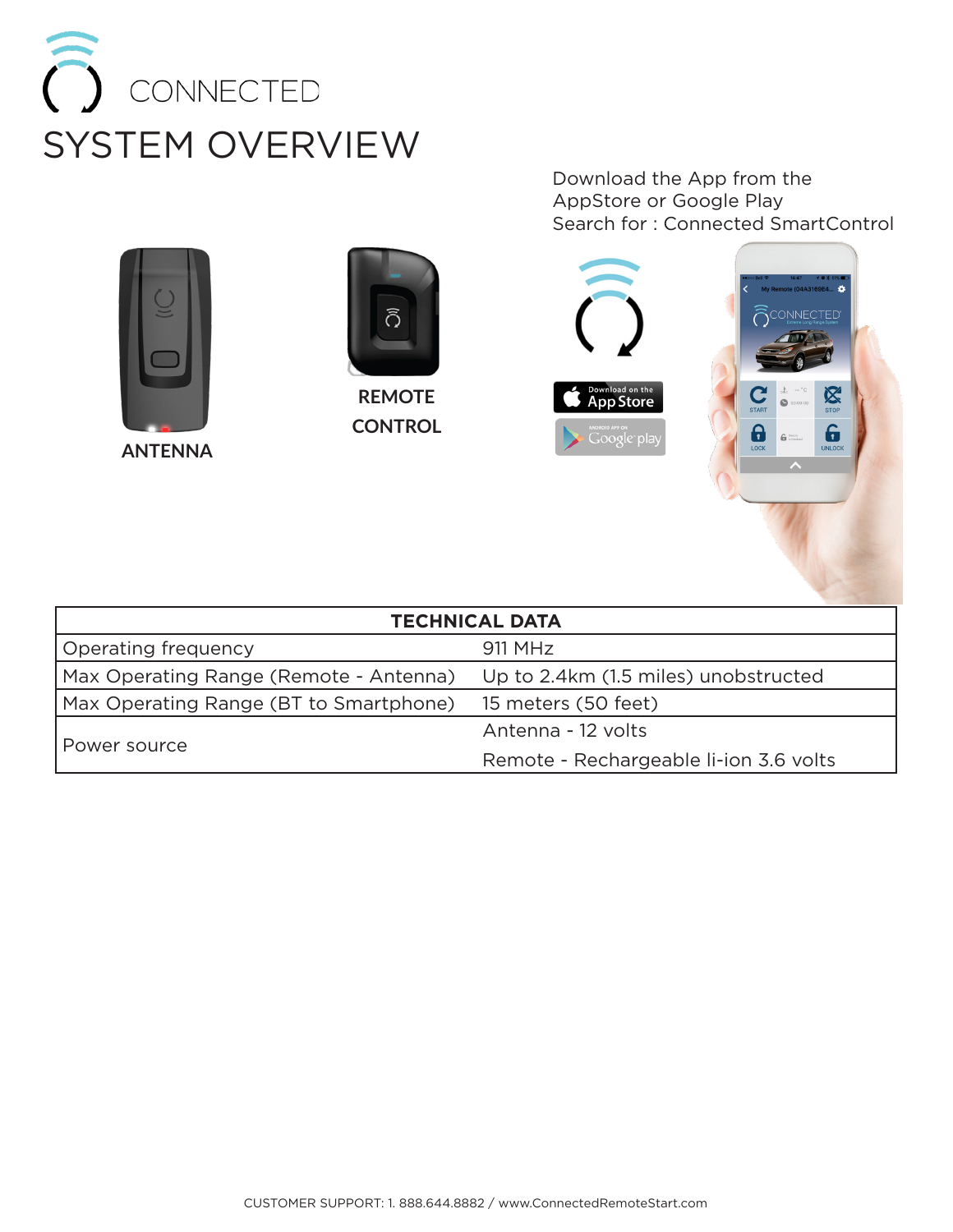### REMOTE FUNCTIONS CONNECTED OWNER'S MANUAL

Your handheld remote can be used at anytime without the use of the smartphone app in order to control your vehicle. Please take a moment to get acquainted with the following functions below.



#### **LOCK & ARM**

#### **LOCK CONFIRMATION**

1x short beep 1x Green LED blink

Press and Release the command button.

This will secure your vehicle by locking the doors and arming the fact

# **2x**

|                 | <b>COMMUNICATION ERROR</b>                                                                                                                                                              | <b>NO RESPONSE</b>                                                                                                          |
|-----------------|-----------------------------------------------------------------------------------------------------------------------------------------------------------------------------------------|-----------------------------------------------------------------------------------------------------------------------------|
|                 |                                                                                                                                                                                         | 2x long beep<br>2x long Green LED                                                                                           |
| $\mathbf 5$ sec | then release.                                                                                                                                                                           | <b>SUCCESSFUL ENGINE STOP</b>                                                                                               |
|                 | Press and Hold the command button<br>for 5 seconds until a long beep is heard,                                                                                                          | 2x long beep<br>2x Green LED blink                                                                                          |
|                 | <b>STOP ENGINE</b>                                                                                                                                                                      | <b>STOP CONFIRMATION</b>                                                                                                    |
|                 | This will reset the remote starter runtime<br>to the preset runtime value.                                                                                                              | * Pitstop mode will allow you to take the keys out of the ignition<br>and keep the engine running using the remote starter. |
| <b>3sec</b>     | <b>EXTENDED RUNTIME / PITSTOP*</b><br>While engine is running under remote<br>start, Press and Hold the command but-<br>ton for 3 seconds until a quick beep is<br>heard, then release. | <b>SUCCESSFUL EXTENDED RUNTIME</b><br>3x short beep<br>3x Green LED blink                                                   |
|                 |                                                                                                                                                                                         | 2x long Green LED blink                                                                                                     |
|                 |                                                                                                                                                                                         | 2x long beep                                                                                                                |
|                 |                                                                                                                                                                                         | 1x Green LED blink every 5 seconds<br><b>ENGINE START FAIL</b>                                                              |
|                 |                                                                                                                                                                                         | <b>ENGINE RUNNING</b>                                                                                                       |
|                 |                                                                                                                                                                                         | 3x Green LED blink                                                                                                          |
|                 |                                                                                                                                                                                         | <b>SUCCESSFUL ENGINE START</b><br>3x short beep                                                                             |
|                 | 3 seconds until a quick beep is heard,<br>then release.                                                                                                                                 | 2x Green LED blink                                                                                                          |
|                 | Press and Hold the command button for                                                                                                                                                   | 2x short beep                                                                                                               |
|                 | unlocking the doors and disarming the<br>factory alarm.<br><b>START ENGINE</b>                                                                                                          | <b>START CONFIRMATION</b>                                                                                                   |
|                 | This will give access to your vehicle by                                                                                                                                                |                                                                                                                             |
|                 | Press and Release the command button<br>twice within 2 seconds.                                                                                                                         | 2x short beep<br>2x Green LED blink                                                                                         |
|                 | <b>UNLOCK &amp; DISARM</b>                                                                                                                                                              | <b>UNLOCK CONFIRMATION</b>                                                                                                  |
|                 | the doors and arming the factory alarm.                                                                                                                                                 |                                                                                                                             |



#### **COMMUNICATION ERROR**

Any command sent by pressing the remote control command button which is not received by the antenna.

#### **LOW BATTERY WARNING**

2x quick Low/High beeps



#### **LOW BATTERY**

After any command sent by pressing the 6x quick beeps remote control command button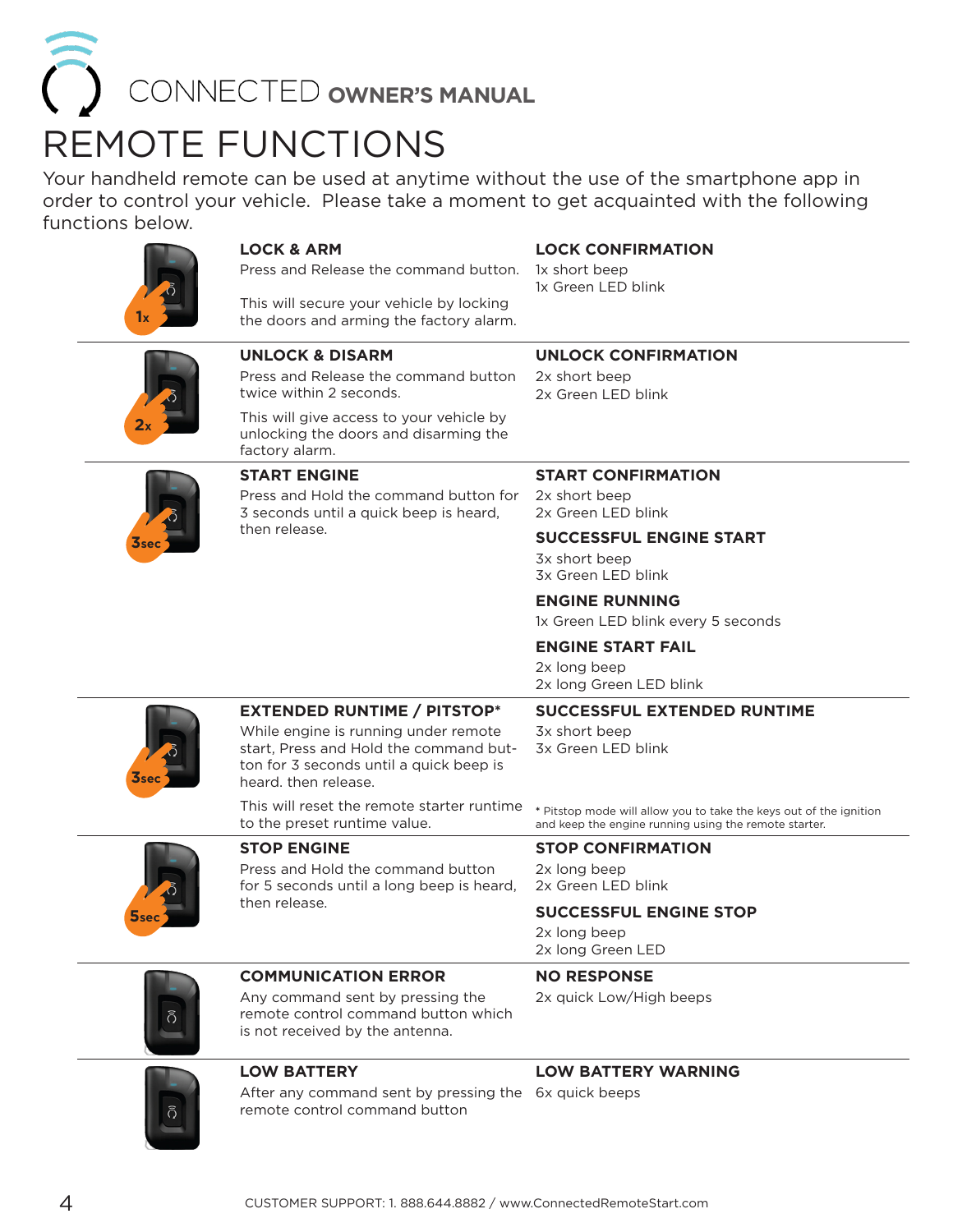## REMOTE CONTROL BATTERY CHARGING CONNECTED **OWNER'S MANUAL**

Your handheld remote control contains a long-lasting Li-Ion battery that can be recharged with a micro-USB cable (supplied). It is recommended that the battery be fully charged before the first use for maximum efficiency and range. During normal operation, the battery will last for approximately 1 month before recharging is required.

#### **LOW BATTERY INDICATOR**

The remote control provides an audible warning to advise you that the battery needs to be recharged. When 6 short beeps are heard after each command is received, this indicates that the battery is depleted. When the battery is low, it will have enough power to operate the remote control for only one day.

#### **REMOTE CONTROL MAINTENANCE**

Micro USB Charging port

This remote control will not require any maintenance other than the periodic recharging of the battery. The remote control is not water resistant nor waterproof. **Do not** expose to rain, mud or snow. Never immerse the remote control in water.

#### **CHARGING THE BATTERY**

- 1. Plug end of the provided cable into the USB port of a computer or a portable USB power supply. Insert the Micro-USB connector into the port located on the bottom of the remote control. The Status LED will start blinking indicating the remote control is charging.
- 2. The BLUE transmit LED will continue to blink until the battery is fully charged. While charging, the remote control will remain fully functional.
- 3. Once fully charged, the BLUE transmit LED will stop blinking. Disconnect the cable from the remote control end first.

| <b>NOTE</b> | When the battery charging process begins and the remote battery<br>is completely discharged or if it is brand new and has never been<br>programmed to a system, the BLUE transmit LED does not blink while<br>charging. |
|-------------|-------------------------------------------------------------------------------------------------------------------------------------------------------------------------------------------------------------------------|
|             | Pressing once on the command button of the remote control will reinstate<br>the normal charging LED blinking status.                                                                                                    |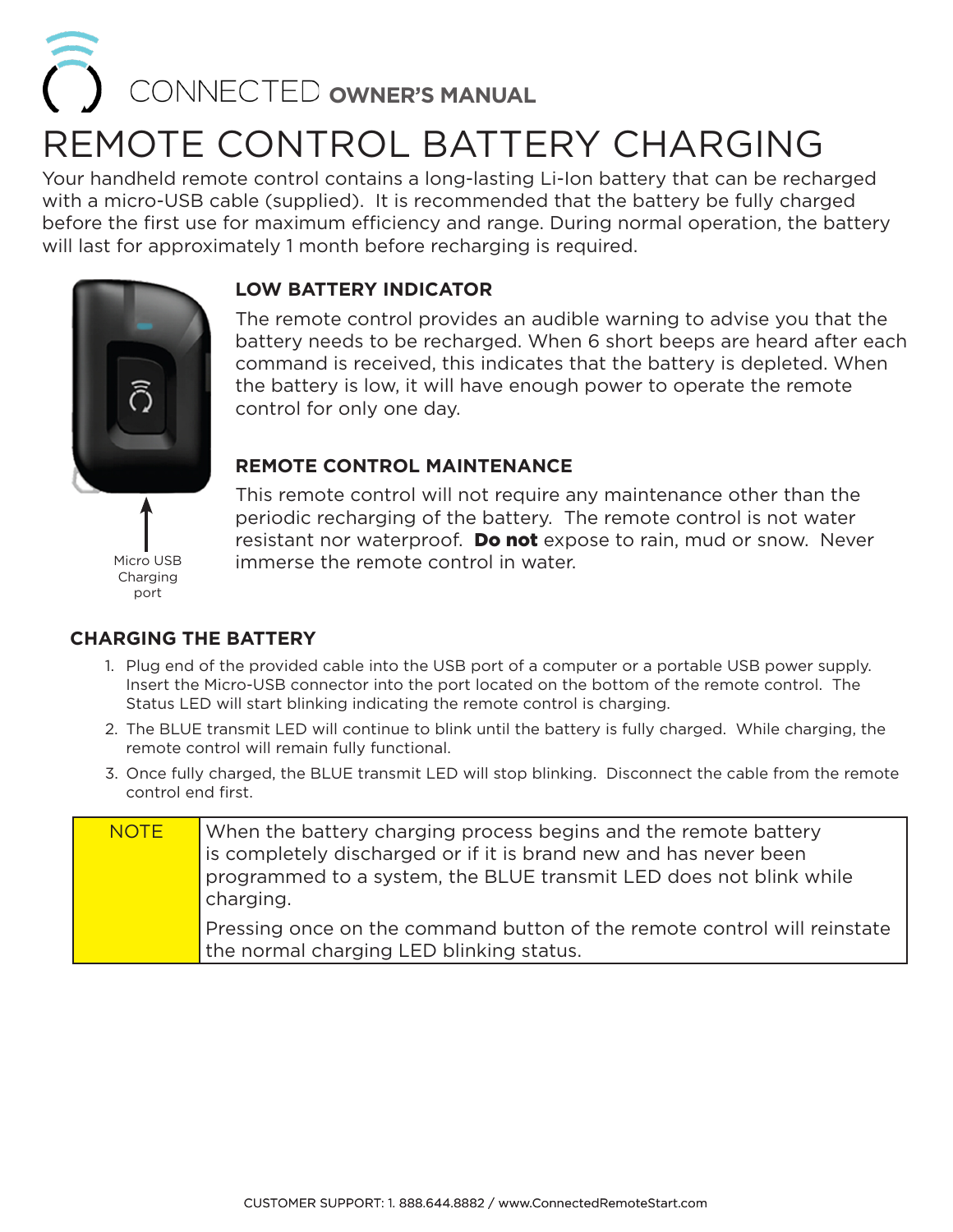### ANTENNA FUNCTIONS  $\bigcirc$  CONNECTED **owner's MANUAL**

The antenna can learn a maximum of 2 remote controls. It is equipped with 2 visual status indicators, a red and a white LED. The red LED is used for programming, while the white LED is for status and diagnostics. Please refer to your remote starter/security user guide for flash diagnostics.

#### **Antenna Installation Location**

The antenna is designed to be installed in a dry location, inside the passenger vehicle compartment. For optimum performances, the best location is typically in the windshield where it will not obstruct your view while driving. It should also be kept away from any metal surface such as the A-pillar, rearview mirror post, roof liner, transponder or electronic component. For instance, it's installation against the A-pillar can cut as much as 50% of the effective range.

#### **Pairing Label**

On the antenna, you will find a scannable QR CODE label that is required to pair your system to your smartphone. **Please do not remove and/or discard this label as it will be required to pair any smartphones to your system now or in the future.**

#### **Temperature sensor**

A temperature sensor is present inside the antenna. It will read the actual temperature inside the antenna case. Note that the temperature reading does not reflect the actual ambient temperature inside the vehicle, especially if it is in direct sunlight or ice is present on the windshield.

#### **Antenna Maintenance**

The antenna does not require any maintenance and does not contain any batteries. It is not water resistant or dust proof and must be kept in a dry location. Be careful not to damage or disconnect the cable or spray cleaner directly on the antenna.

#### **Bluetooth**® **Low Energy**

The remote control and antenna are both using Bluetooth® to link to the smartphone. Once connected to a smartphone, you will have full access to all the functions and commands available from your remote starter, security and convenience system. The antenna being the center of operation of the system, once paired, will provide the pairing information for the remote control(s).

#### **Bluetooth**® **maximum range**

The Bluetooth® connecting/operating range to a smartphone is typically around 50 feet. Once paired, your smartphone can connect to either the remote control or the antenna if you are within this distance.

#### **Mobile Application**

Download the Mobile app on your Android® or Apple® device through the Google Play® Store or App store. Create an account and login using your credentials. In "My Cars" section, press on the  $\Omega$  sign at the bottom right of the screen to add a system and follow the pairing instructions.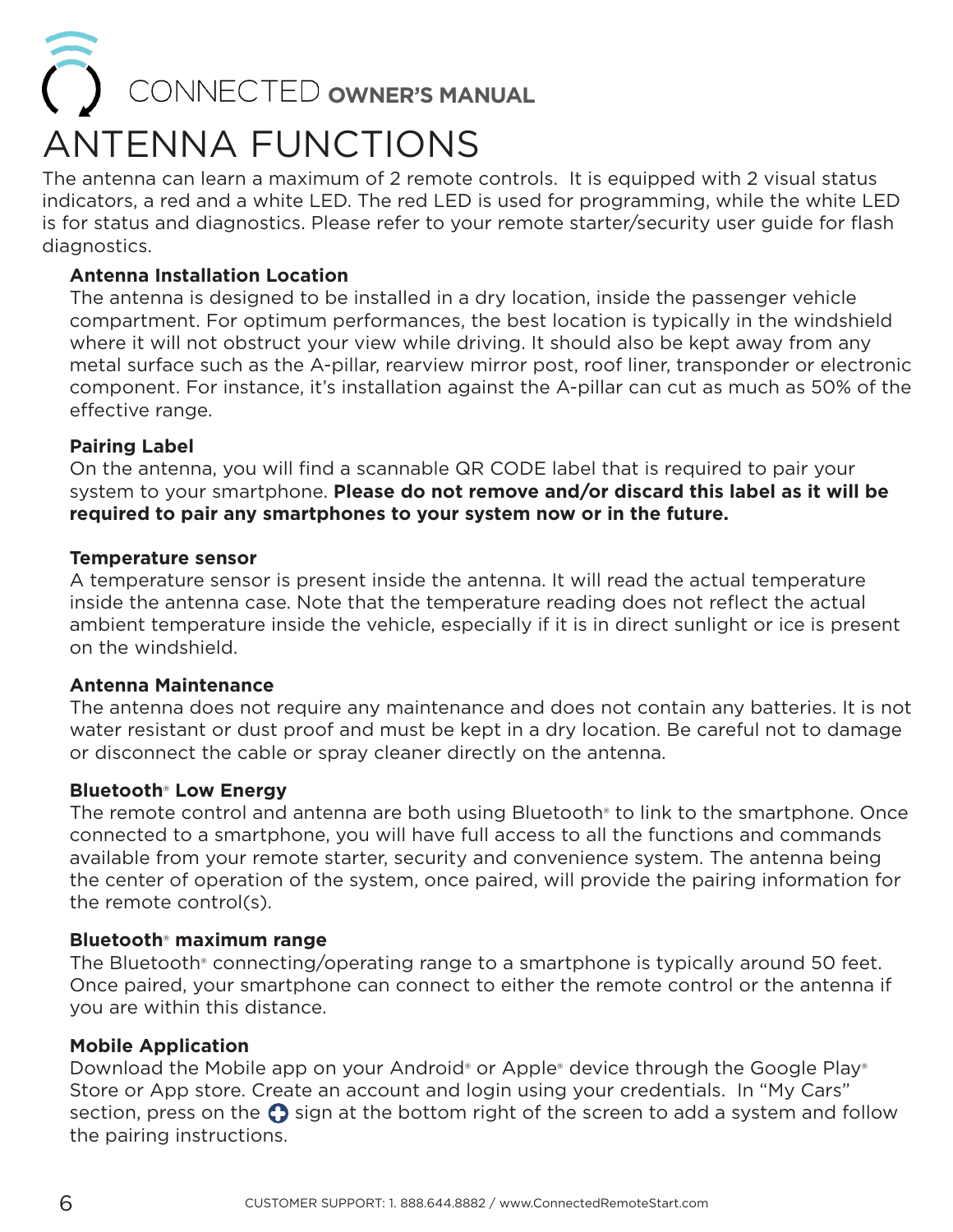### MANAGING YOUR DEVICES **CONNECTED OWNER'S MANUAL**

#### **Connection to Remote Control**

This pairing is prioritized over the antenna connection. The effective range of the smartphone to the remote control is limited by the Bluetooth<sup>®</sup> (around 50 feet). Any commands using the application will be sent to the transmitter and relayed to the antenna via long range RF signal. The command confirmation will take the same route: from the antenna to the remote control and then to the application on your smartphone.

#### **Connection to the Antenna**

The smartphone can connect directly to the antenna of the vehicle without having a transmitter nearby. The effective range is limited by the Bluetooth® device (50 feet).

#### **Smartphone Pairing**

Up to 4 smartphones can be paired to the system at the same time. The smartphone pairing is based on a First-In-First-Out method. Once 4 smartphones have been paired, an additional pairing of a smartphone will bump out the oldest one.

#### **Delete Pairing**

You can delete all of the smartphone pairings memorized in the remote control and/or the antenna. Follow the procedure below to erase all smartphone pairing.

#### **Remote Control Procedure**

- 1. Press and Release the side button 5 times, holding the side button on the 5th press until the GREEN LED lights constantly.
- 2. While GREEN LED is lit, Release side button, then press and hold again the side button until the GREEN LED blinks 3 times. Release the button.
- 3. All Smartphone pairing will then be erased from the remote control.

#### **Antenna Procedure**

- 1. Press and Release the side button 5 times, holding the side button on the 5th press until the RED LED lights constantly.
- 2. While RED LED is lit, Release side button, then press and hold again the side button until the RED LED blinks 3 times. Release the button.
- 3. All Smartphone pairing will then be erased from the antenna.

NOTE: this operation will not erase the remote control programming to the antenna and can still be use to operate your remote starter, security and convenience system.

#### **To check if a Remote control is actively connected via Bluetooth**® **with a Smartphone as ONLY One (1) smartphone can be connected at once.**

Press and Hold the side button

- Within 3 seconds, the BLUE LED will blink once if connected to a smartphone.
- Within 3 seconds, the GREEN LED will blink once if **NOT** connected to a smartphone.

#### **To check if an Antenna is actively connected via Bluetooth**® **with a Smartphone as ONLY One (1) smartphone can be connected at once.**

Press and Hold the side button

- Within 3 seconds, the WHITE LED will blink once if connected to a smartphone.
- Within 3 seconds, the RED LED will blink once if **NOT** connected to a smartphone.